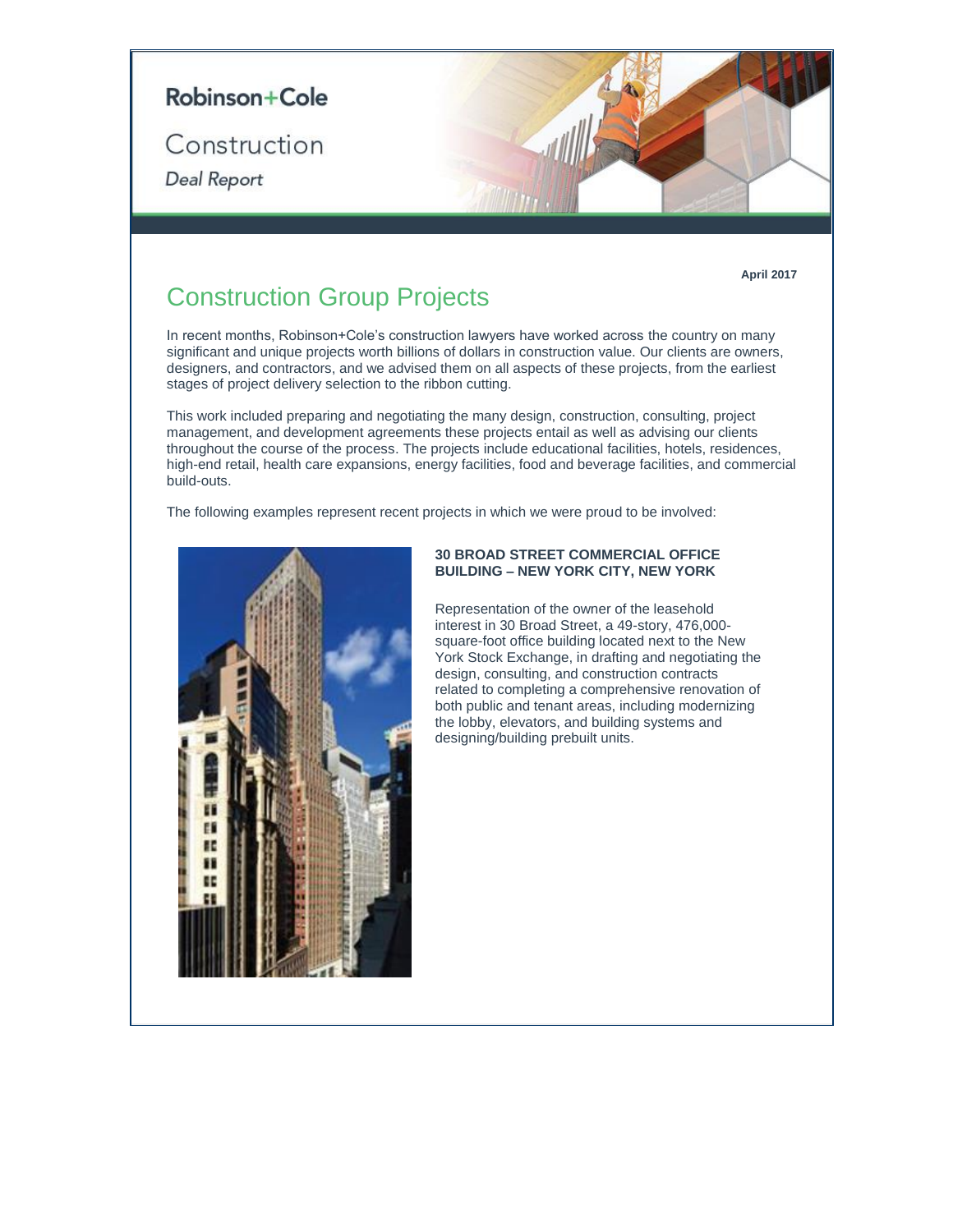

### **BAKER BELL CLOCK TOWER – HANOVER, NEW HAMPSHIRE**

Representation of Dartmouth College in drafting and negotiating the construction management agreement and reviewing and negotiating the GMP Proposal for the Baker Bell Tower Restoration Project. The 124-foot clock tower at the center of the Dartmouth campus received a new copper roof, a modern control system for the clock and bells, a replica of the original weathervane, and energyefficient outdoor lighting to highlight the library's architectural beauty and significance.



### **CHARLTON MEMORIAL HOSPITAL – FALL RIVER, MASSACHUSETTS**

Representation of Southcoast Health in connection with the design and construction of a state-of-the-art electrophysiology lab at Charlton Memorial Hospital in Fall River, which opened in February 2017. The 3,800-square-foot lab, part of the Harold and Virginia Lash Heart and Vascular Center, will be used to perform complex procedures for patients with atrial fibrillation, ventricular tachycardia, and atrial tachycardia. It uses a new mapping system that localizes abnormal electrical signals at much higher rates and will cut procedure times for patients.



# **DELAMAR HOTEL – WEST HARTFORD, CONNECTICUT**

Representation of the developer of the Delamar West Hartford, a new boutique hotel in the West Hartford Center and Blue Back Square district of West Hartford. Opening in late Spring 2017, the sixstory, 107,000-square-foot hotel has 102 elegant guest rooms and suites, 12 extended-stay apartments, a full service spa, a ballroom, an exercise facility, retail spaces, and fine dining.



#### **PERIMETER PARK 5 COMMERCIAL OFFICE BUILDING – MORRISVILLE, NORTH CAROLINA**

Representation of the project developer in drafting and negotiating the construction agreement for the \$25 million new construction of the Perimeter Park 5 commercial office building in Morrisville, North Carolina.